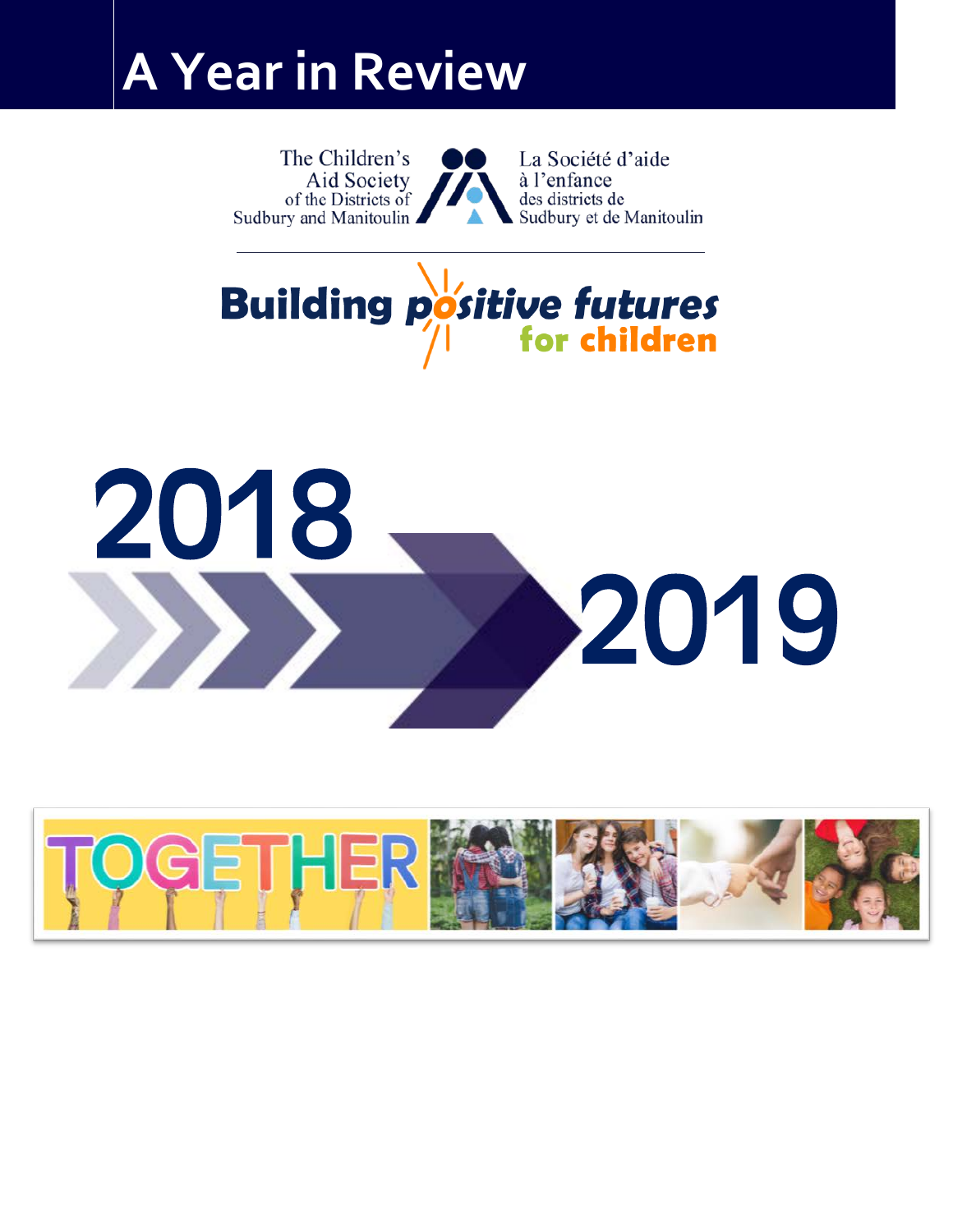#### **A YEAR IN REVIEW 2018-2019**

The Agency's previous operational plan, available our website, outlined the key goals set by the agency for the fiscal year 2018-2019. These goals were informed by provincial initiatives, community needs and internal organizational needs and initiatives.

During the past fiscal year the Agency focused on three key strategic themes, with a number of large projects and initiatives driving much of this work.

The following report provides an overview of the work completed and goals achieved. As child welfare is a complex and ever evolving field many of these priorities will continue to dominate our work, knowing that these foundational elements are at the core of quality service delivery, which will lead to better outcomes for children, youth and families.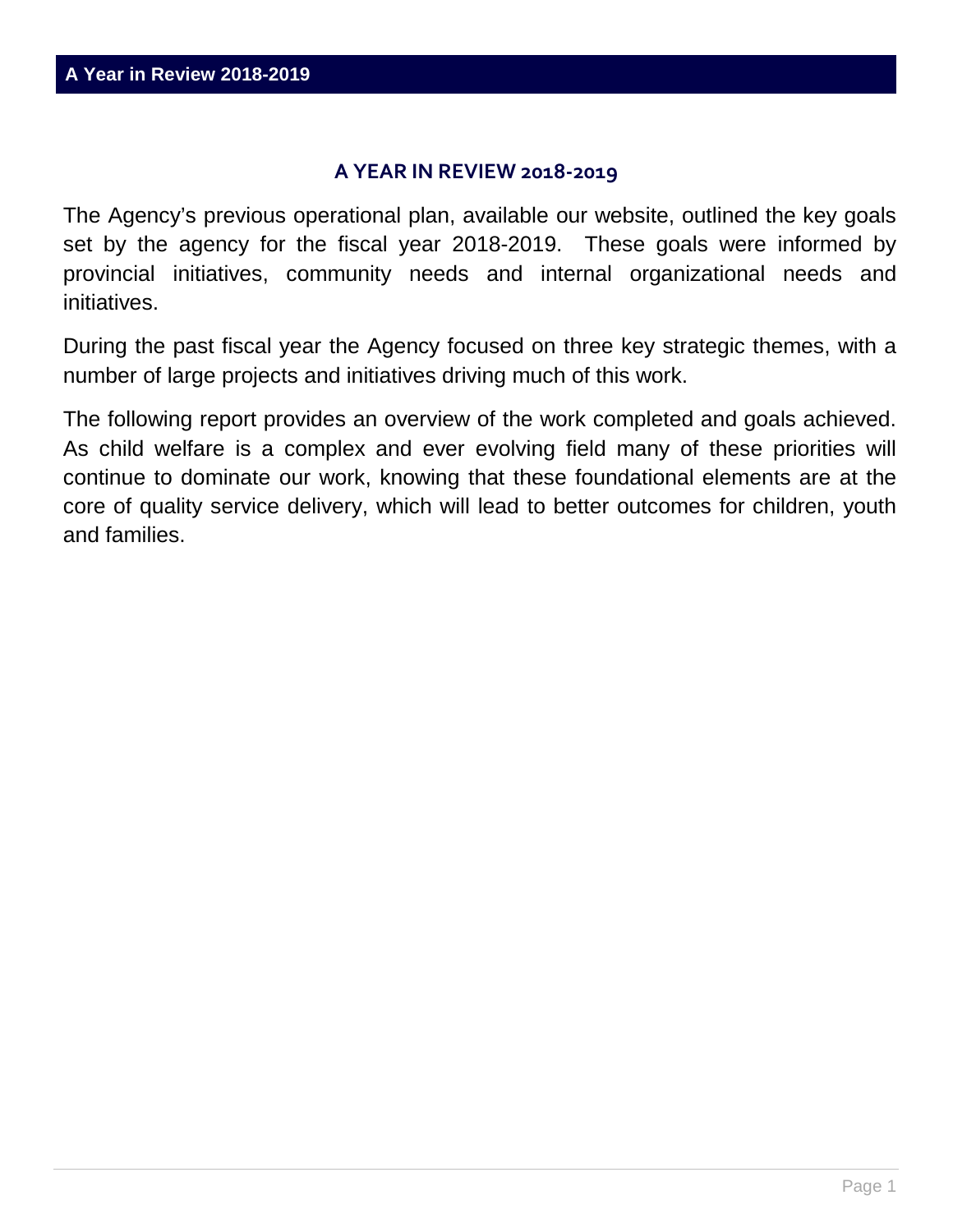# STRATEGIC THEME:

Excellence in organizational effectiveness and efficiency with service delivery rooted in a commitment to evidence informed, family centred, and community inclusive practices.

# STRATEGIC RESULT:

An Agency that consistently demonstrates quality of service delivery that focuses on positive outcomes and resiliency for children and families.

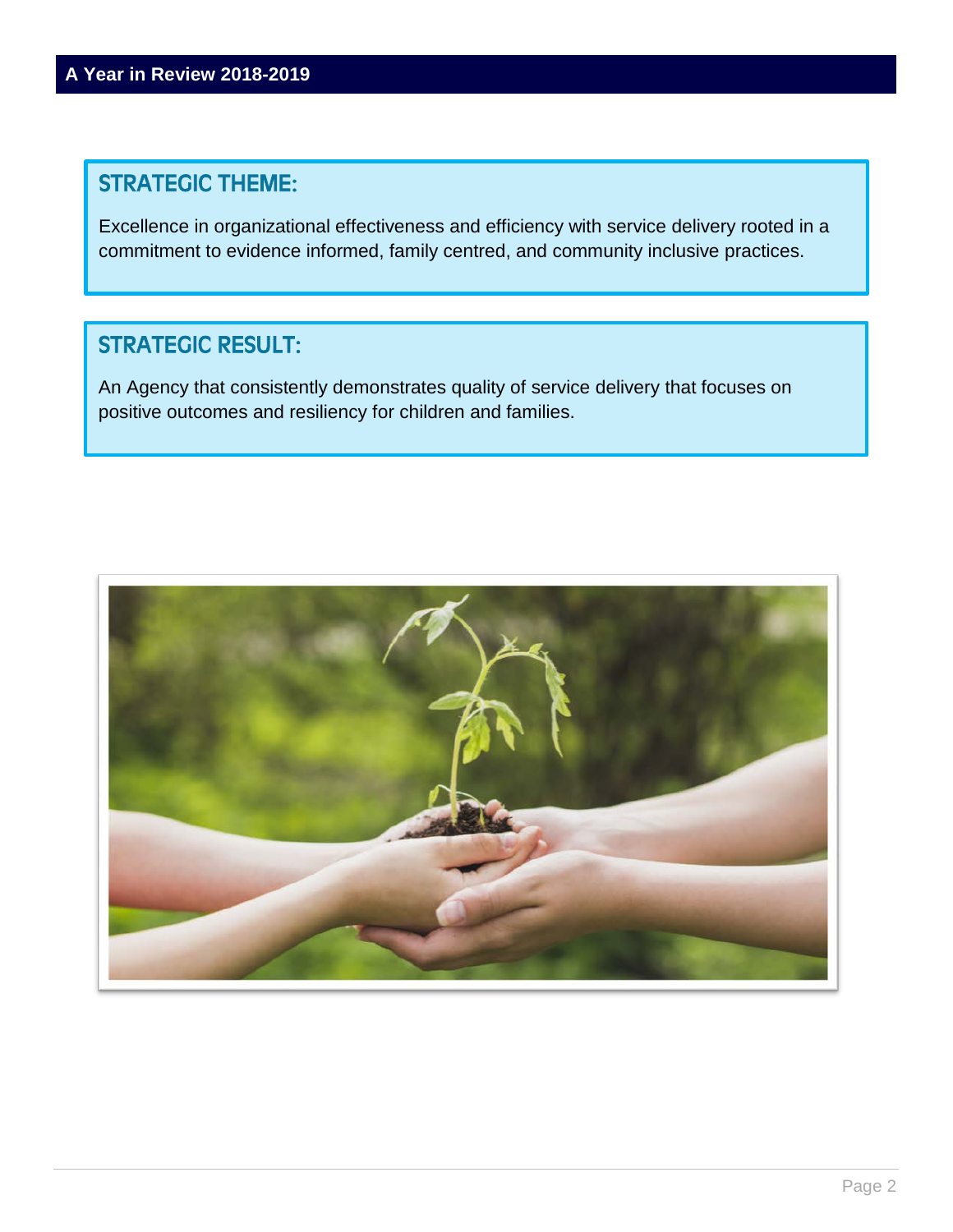CPIN Implementation - Provincial

Goal

Seamless transition to the provincial Child Protection Information Network to enhance child safety and service delivery to families

## UPDATE:

On April 16<sup>th</sup>, 2018 this Agency became the 25<sup>th</sup> child welfare agency to move to the Provincial Child Protection Information Network (CPIN). This successful transition was made possible by intensive training initiatives, data reviews and organizational business practice alignment with provincial harmonization practices. The commitment and dedication of staff in making this journey so successful is to be commended. The focus on the improvements to child safety and family services that are provided by this information system, allowing access to all previous child welfare involvement in a timely manner, remained the focus of the implementation project.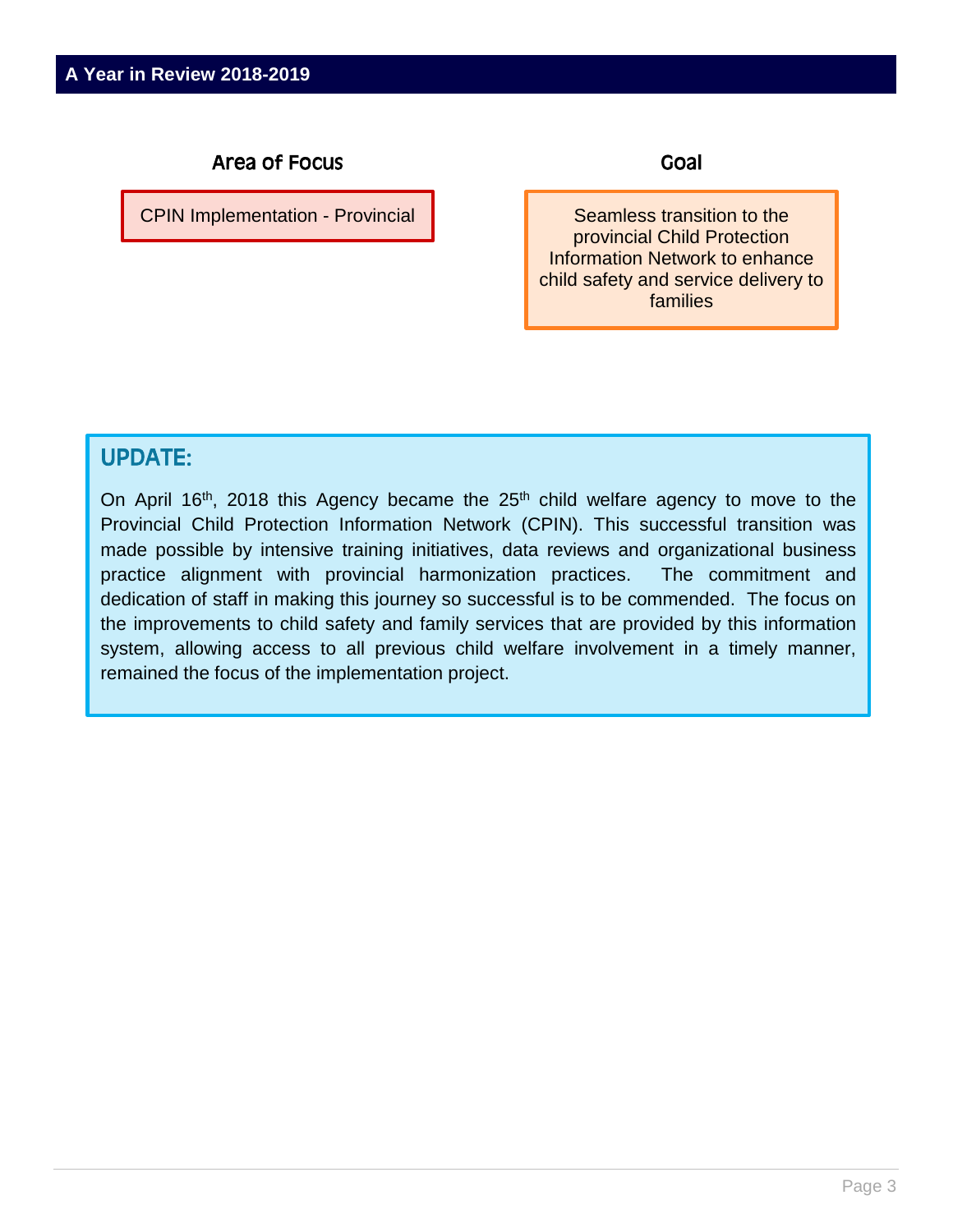Service Excellence – measuring quality of service delivery with provincial indicators and outcomes

#### Goal

The Society demonstrates quality service delivery to families, children and youth through a number of both qualitative and quantitative measures, which in part are reflected in Key Performance Indicators and Compliance ratings in meeting child protection standards

The Society continues to monitor and embed in practice Family Based Care, 3-5-7 Model, Family Finding and Rapid Conferencing Model.

## UPDATE:

The Agency has continued to meet provincial requirements for all Quality Improvement Plan measurements, with a focus on service compliance with Ministry standards. As well, the Society continues to embed the principle that Quality (service delivery) + Compliance = Service Excellence. By regularly monitoring and reporting on key indicators of service delivery the Society continues to demonstrate consistent, quality service for children, youth and families.

We continue to evolve and adjust internal agency structure and the service model to meet the needs of children, youth and families. We have continued to practice Family Based Care, with an emphasis on reducing the need for residential care for children and youth. We continue to utilize allocated resources for family finding and rapid case conferencing to reduce the number of children who require in care services or to reduce their length of time in care.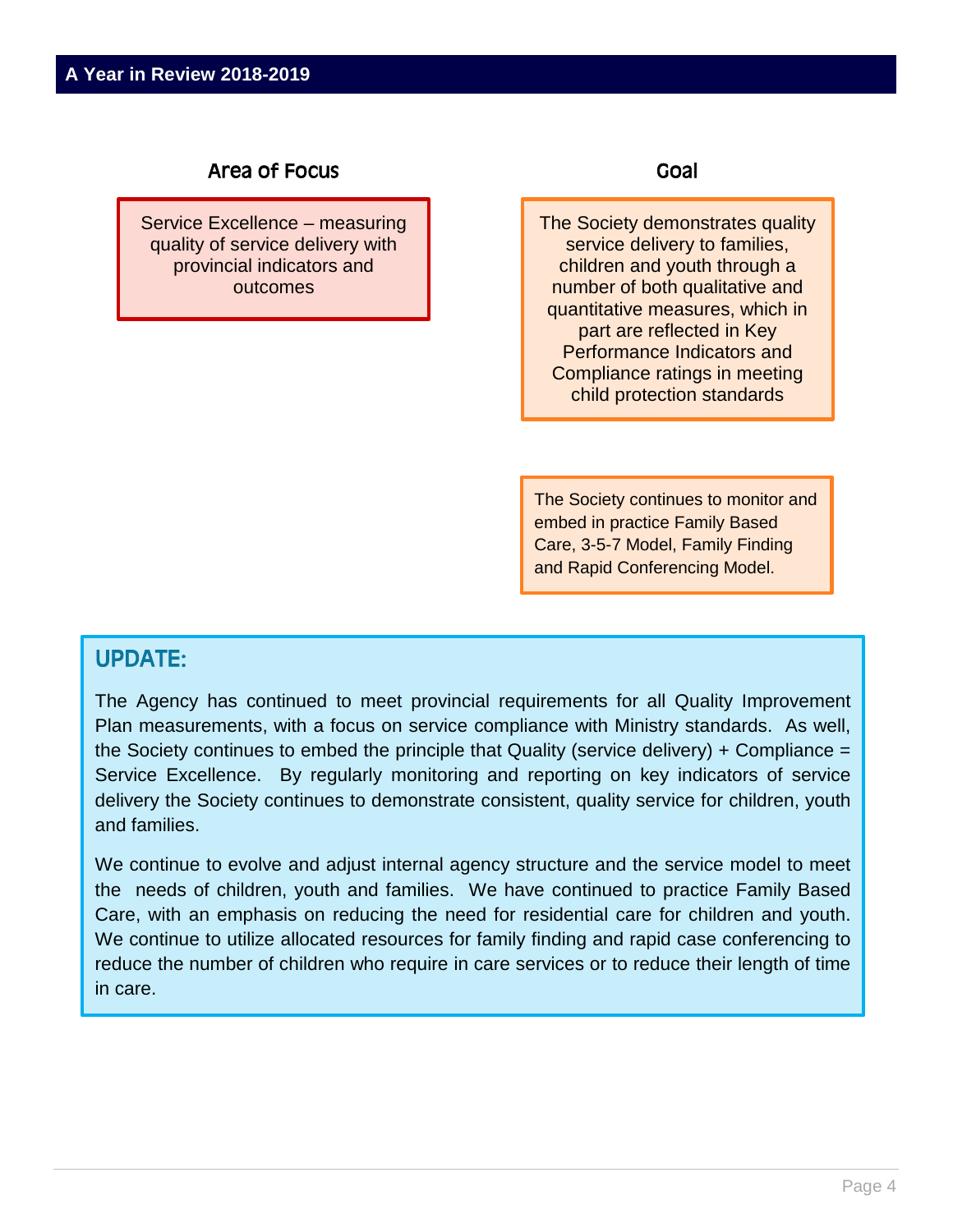Organizational risk strategy and transfer payment risk assessment (TPRA)

Goal

The Society has mitigated organizational risk in key areas identified in the funding agreement with the Ministry of Children and Youth Services

## UPDATE:

During the past fiscal year the agency focused attention on internal structures and processes required by the Ministry of Children and Youth Services (now The Ministry of Children, Community and Social Services). This Ministry requirement for all transfer payment agencies identified areas of improvement and required a detailed reporting process to demonstrate agency effectiveness and efficiency in ensuring value for dollar and security in internal management.

The Society has received a "low risk" rating from the Ministry of Children and Youth Services which recognizes the key efforts to enhance processes related to financial management systems, policies and procedures and overall compliance with Ministry expectations for organizational structure.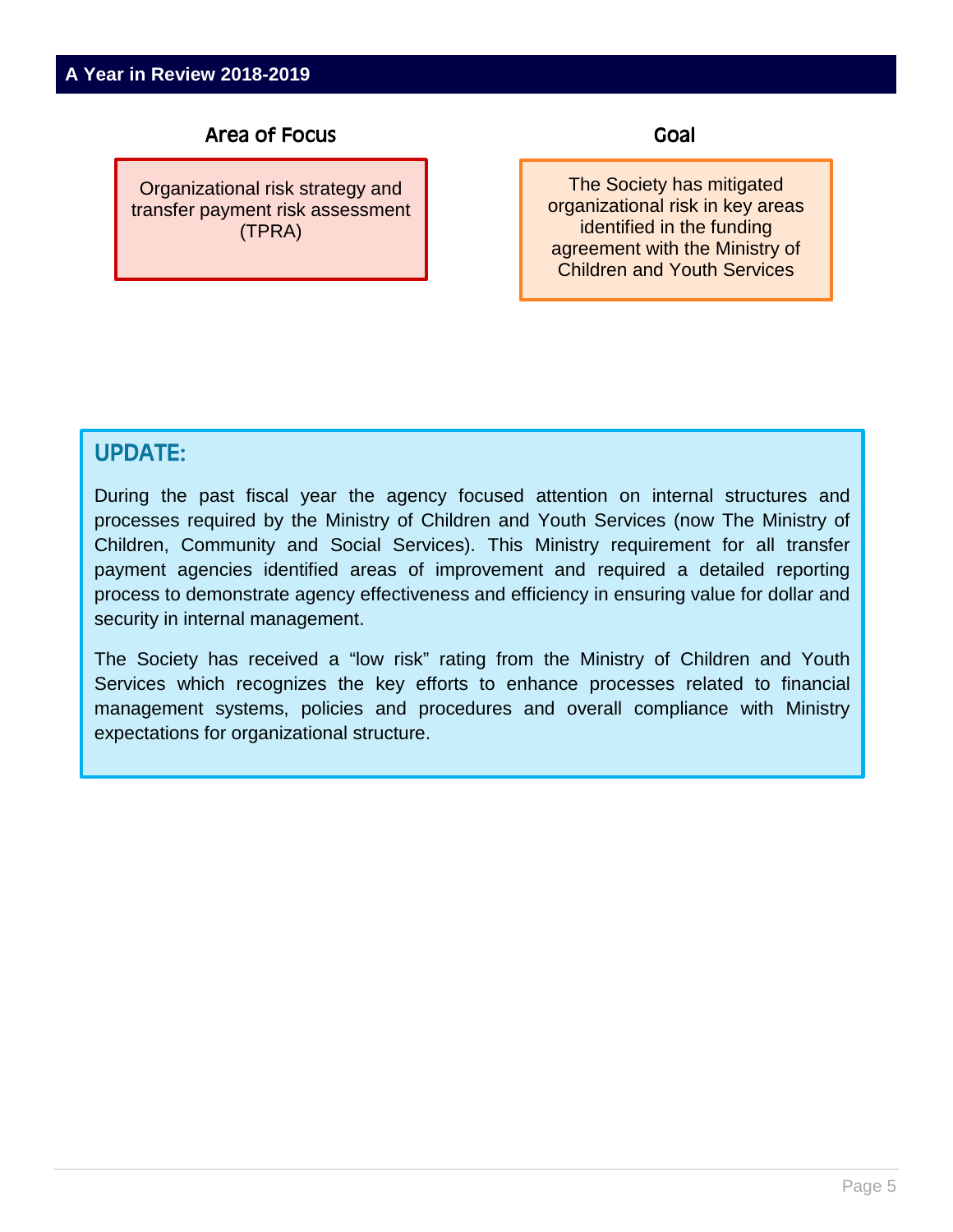Shared Services

Goal

Provincial (initiative with other identified child welfare agencies to explore identified areas with opportunities for improved efficiencies and cost savings across the organization

## UPDATE:

There continues to be a provincial priority placed on the development of a Shared Services model for the child welfare sector, with a goal of finding cost savings by aligning various business practices to maximize efficiencies. The Society remains committed to this process.

The Executive Director is a member of the provincial Shared Services Program Committee. One area of focus during the past fiscal year was the Group Procurement and Contract Management Specifications group, on which we were represented by our Executive Director. Our Director of Corporate Services is a member of the Group Procurement and Contract Management Evaluation Panel, through the Ontario Association of Children's Aid Societies. Through this work the Agency has committed to becoming one of three selected pilot sites for the Shared Services Vendor Discount program. This program will realize benefits in the by reducing financial administrative burden for financial transfers and expense reporting; improve expenditure tracking and management and offer rebates based on total expenditures. We anticipate that these types of shared service opportunities will continue.

We also participated in the Afterhours working group with an expectation that a shared afterhours intake model may be developed provincially.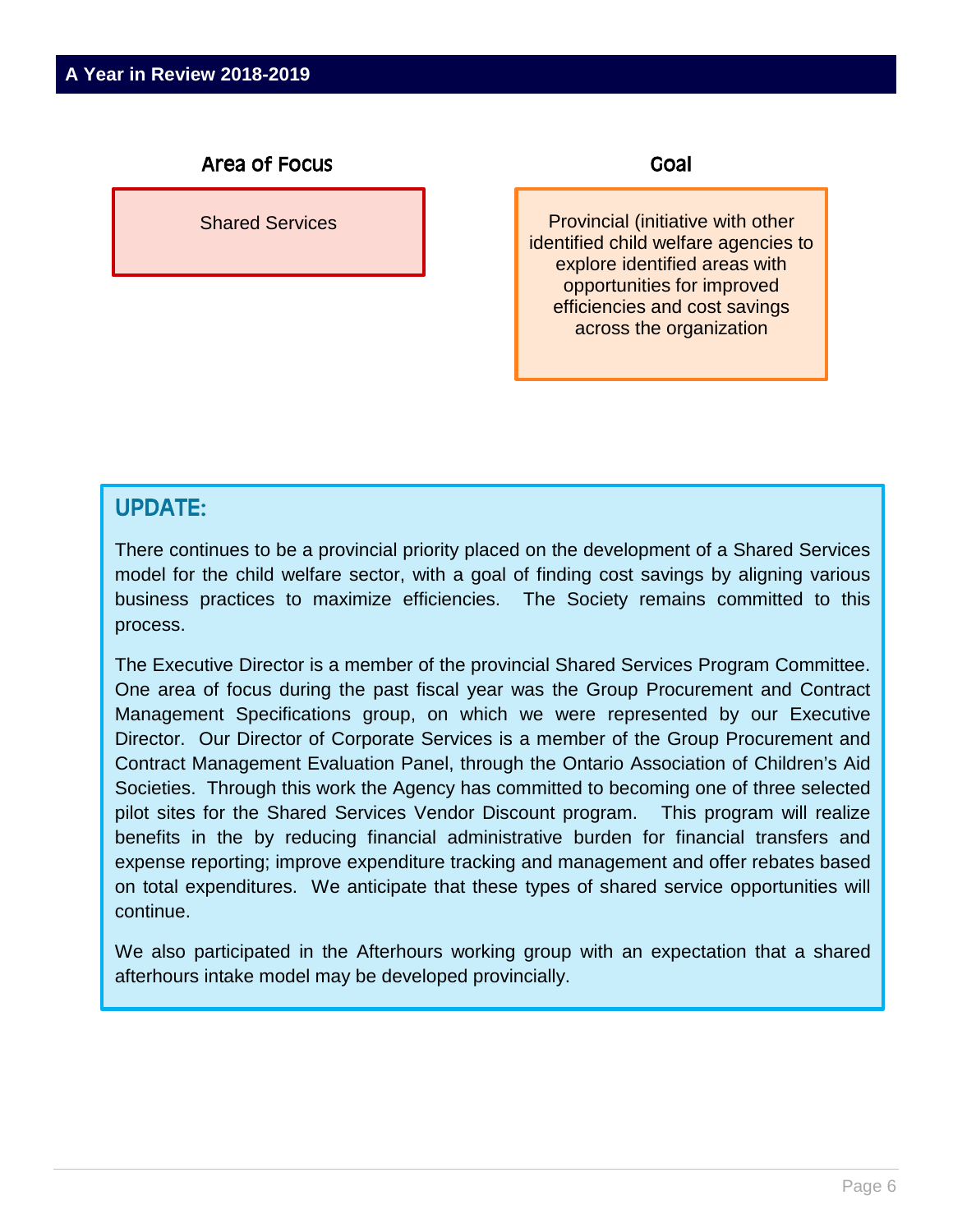Bill 89 – Legislative amendments for the Child and Youth Family Services Act

Goal

The Society will ensure a seamless, well supported transition to our mandated work under the Child and Youth Family Services Act, taking into consideration staff training needs and organizational resource implications

## UPDATE:

In January 2018 the first amendments to the Child and Youth Family Services Act were enacted with respect to the increased age of protection to include sixteen and seventeen year olds. The Society developed a comprehensive service model to meet the needs of this population. Through community engagement and education youth are aware of the services and supports that can be provided to them and our outreach has been successful in supporting a number of vulnerable youth in our community.

On April 1<sup>st</sup>, 2018 the remainder of the Child and Youth Family Services Act was enacted. This new legislation provides the legal mandate of all child welfare agencies to mandatory services across Ontario.

The Society, through our legal services department, has been very involved in provincial initiatives related to training, agency readiness and practice development. We have provided resources that have been adopted for provincial use, primarily in the key area of embedding the voice of the child and Katelynn' Principle into our work. As well, we have provided training to all staff and developed working groups to oversee implementation and adherence to the new Act.

Katelynn's Principle was developed following an Inquest into the tragic death of Katelynn Sampson. The Voice of the Child will be reinforced as a guiding principle for the agency as we move forward.

**[Katelynn's Priciple on the CASDSM Website](http://www.casdsm.on.ca/wp-content/uploads/2018/10/Katelynns-Principle-Poster-EN.pdf)**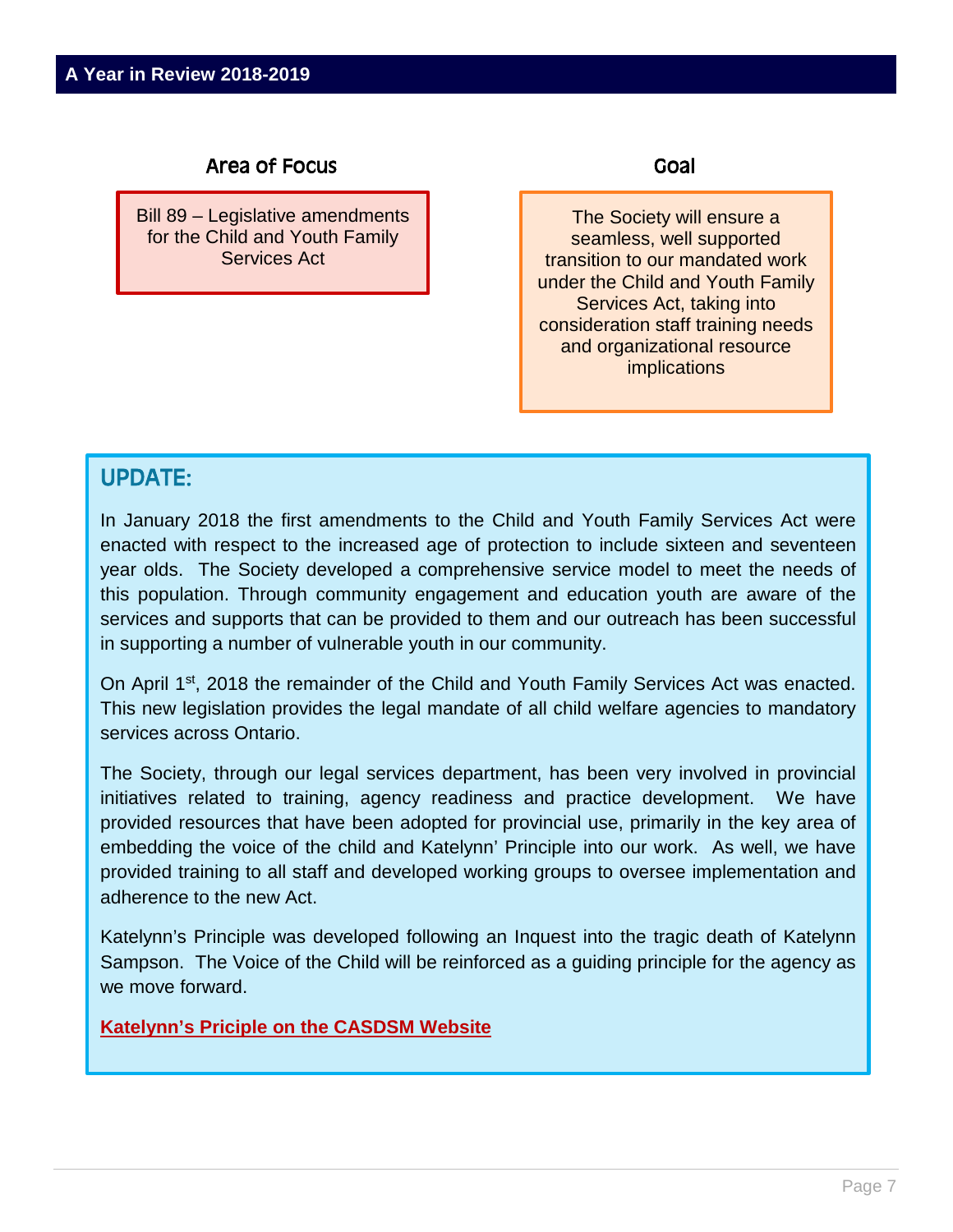# STRATEGIC THEME:

The Agency promotes competency in cultural service delivery with children, youth, families and service partners, respecting the cultural diversity of our community.

# STRATEGIC RESULT:

All families, children and youth in our community receive services that recognize their unique cultural identity and that foster cultural connections.

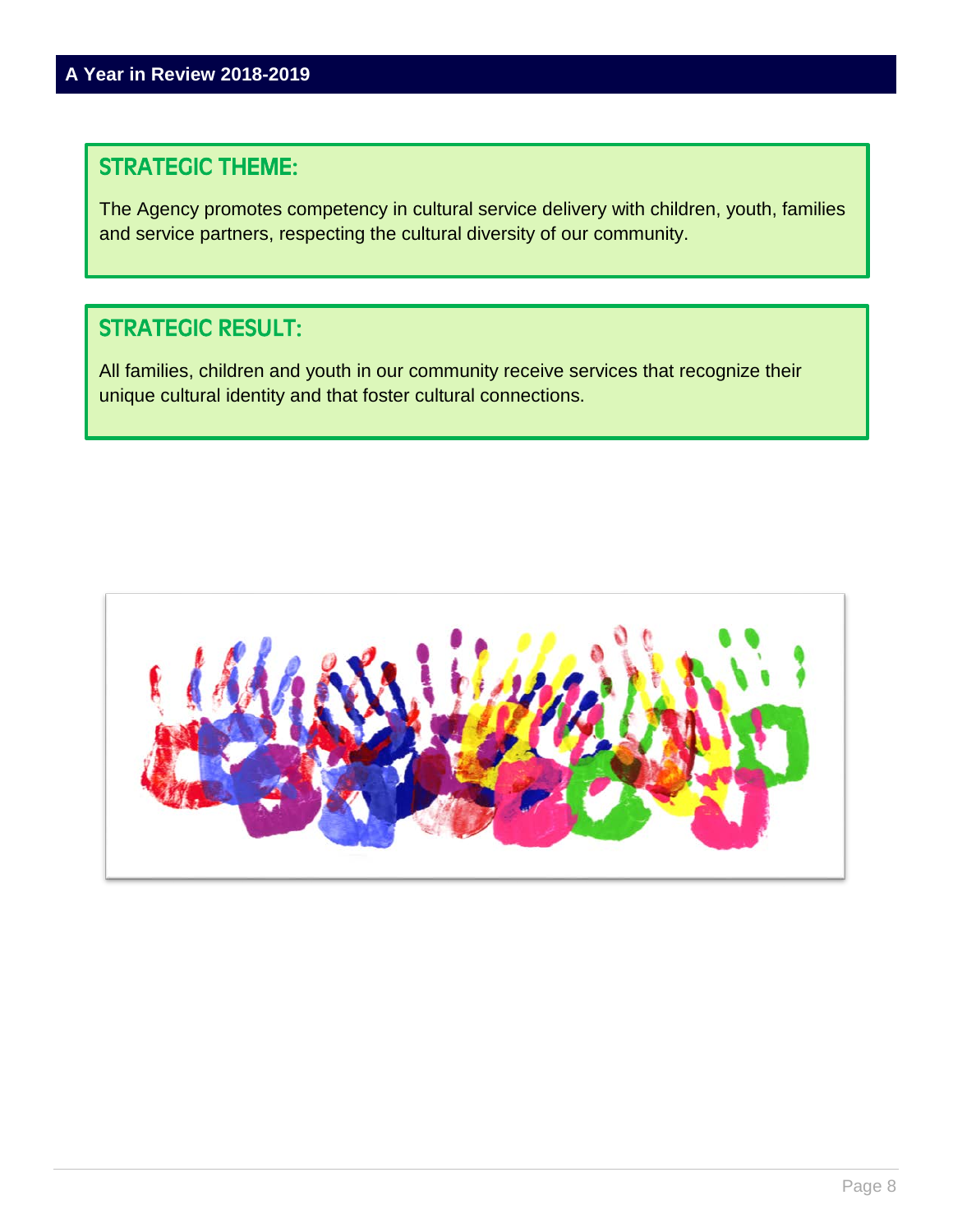Development of Parent Advisory Council (PAC)

Goal

The Society will incorporate the voice of our service users into all aspects of our work including service delivery models, policies and practices, enhancing agency responsiveness to community needs

## UPDATE:

We are proud to announce that this committee has been formed, with the inaugural meeting having been held on February 28th, 2018. There are five community members on the committee, who are previous agency service recipients. This committee ensures that parents' voices are present in the development and improvement of business processes, policies and programs that impact the lives of children, youth and families.

These community volunteers will enrich the services that we provide by informing a number of key areas for this agency including staff training and the service delivery structure.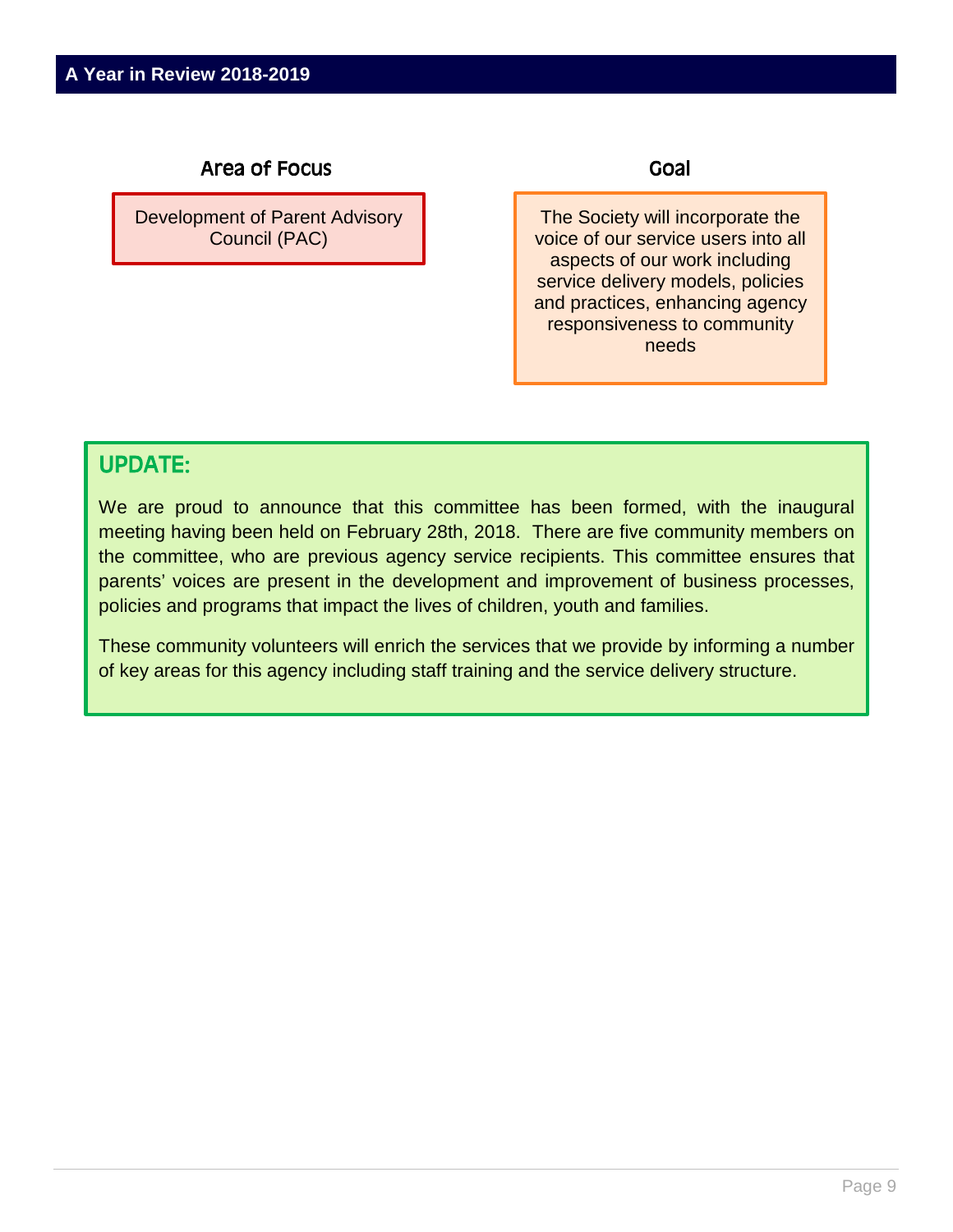First Nations truth and reconciliation

#### Goal

The Society will engage in a meaningful process to acknowledge the impact of the Child Welfare System on First Nations people and communities, including the legacy of the '60's Scoop

The Society supports the full realignment of Aboriginal service delivery to our local First Nation Child Well-Being Agencies

## UPDATE:

In September of 2017 the Ontario Association of the Children's Aid Society (OACAS), representing the mainstream child welfare sector in Ontario, offered a formal apology to First Nations people and communities, in recognition of the significantly harmful impact of the "60's Scoop". Our agency has actively participated in the ongoing work of the Indigenous Commitments working group. We have provided insights into our experiences of working in partnership with our local First Nation communities as they went through their own child welfare designation process.

We have also continued our work in this area with another pre-designated agency in our jurisdiction that services the Waabnoong Bemjiwang Association of First Nations.

This agency continues to remain fully supportive of full service delivery to all First Nations people by Indigenous Child Well-Being Agencies across the province. We will continue to strengthen our existing partnerships and work with our local First Nations communities on our local truth and reconciliation processes.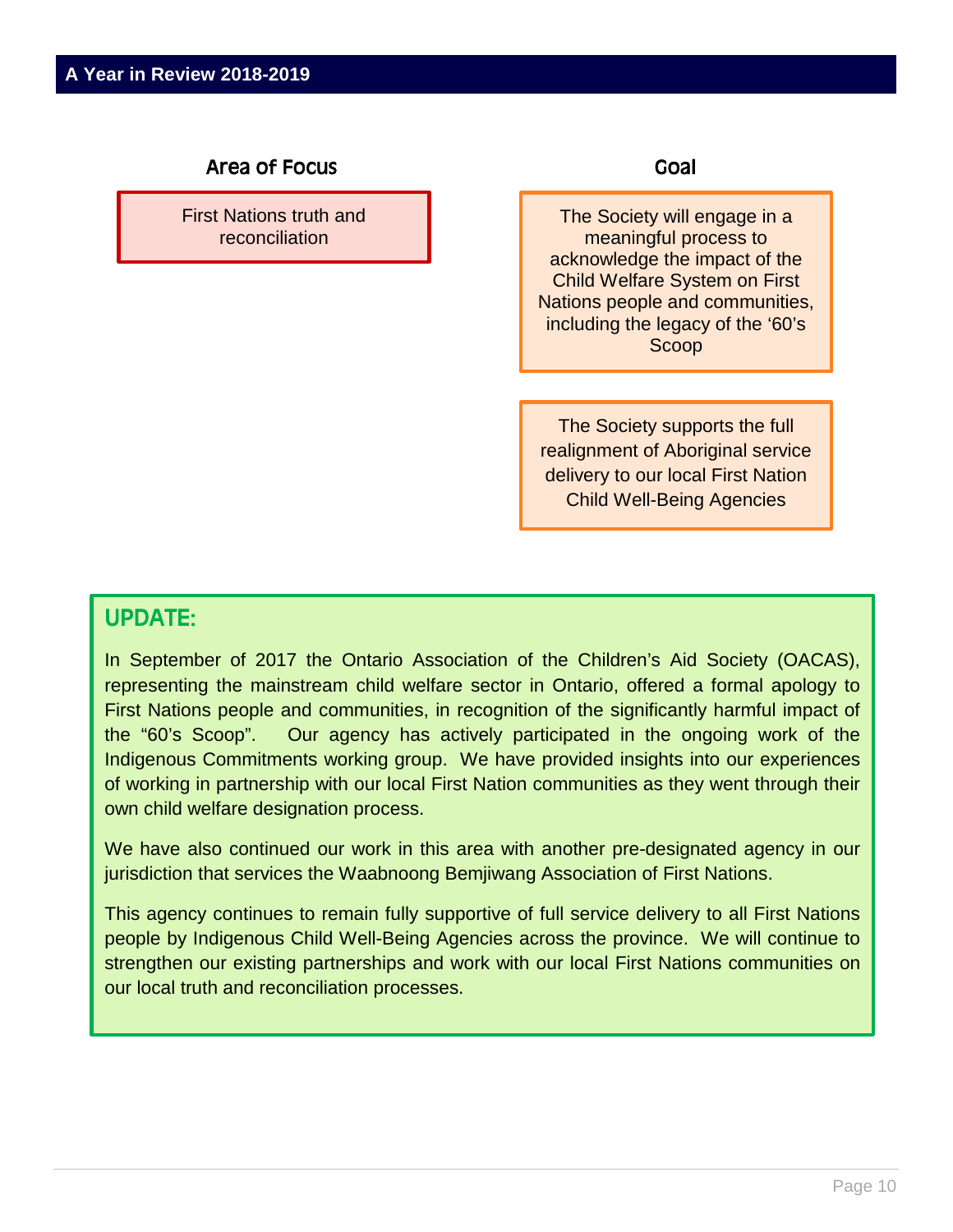Anti-oppressive practice

#### Goal

Through the application of an Anti-Oppressive lens in all areas of service delivery and engagement with our community partners, families, children and youth receive respectful, supportive services and greater equity for all will be achieved

The Society will focus on the needs of marginalized groups within the Districts of Sudbury and Manitoulin such as LGBTQ+ youth; newcomers/immigrants; and racialized communities to ensure that their voices and experiences are heard, respected and ultimately help shape our service delivery

## UPDATE:

.

The development of an "Anti-Oppression Practice Filter" (AO Filter) has enabled the organization to evolve practices and processes aimed at achieving equitable outcomes for the children, youth and families engaged in child welfare services. The Society will continue to enhance this tool in 2019-2020.

A greater emphasis on the collection of identity based information belonging to children, youth and families has provided the Society an opportunity to attempt to respond to the unique needs and circumstances of all service recipients. This links to provincial requirements to collect and report on this data so that the entire sector has a better understanding of the population we all serve.

In 2017-2018 the Society engaged OPRs, service providers and members of the LGBT2SQ+ community to hear more about and discuss the ways services can better support the lived experiences, safety and wellbeing of LGBT2SQ+ children and youth. We have partnered with our local Indigenous Child Well-Being sister agencies to continue to enhance safe and welcoming alternative care home environments for all children and youth. We continued to partner with other community partners in many areas, including as a one of the host agencies for the annual youth event during Fierté Sudbury PRIDE week.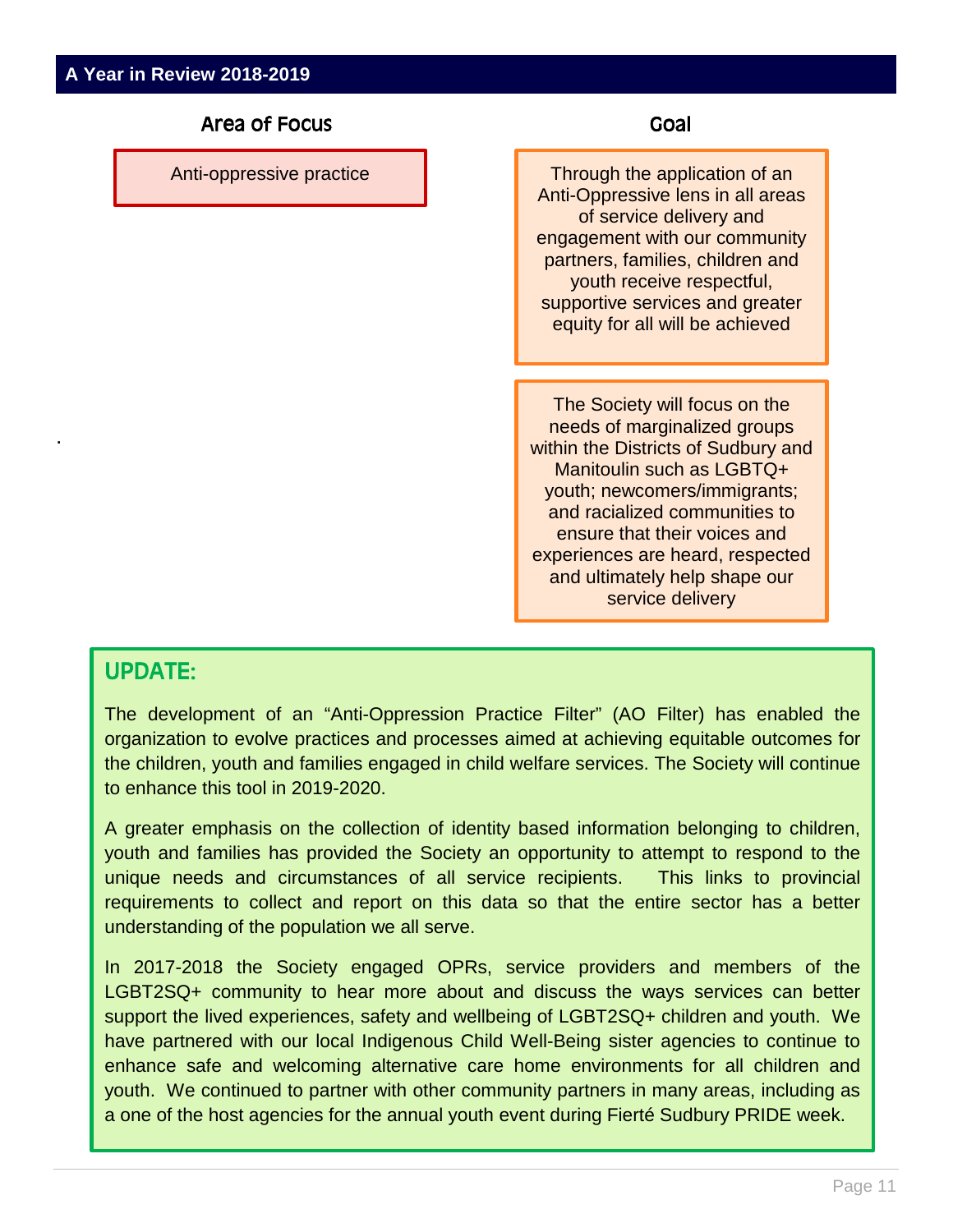Community and family engagement

#### Goal

By building strong community partnerships and dedicating internal resources to admission prevention, family based care and promoting life-long connections; the Society will better support families, children and youth, fulfilling the mandate of child protection and Building Positive Futures.

## UPDATE:

The Society has continued to work closely with community partners to better meet the needs of children, youth and families, recognizing that only through a holistic, community based service model will positive outcomes be obtained. The Society has focused resources on building stronger partnerships to meet the needs of children and youth presenting with complex medical, emotional and mental health needs. Recognizing the need for enhanced supports and access to services to support local and family based care for these children and youth requires a comprehensive model that breaks down traditional silos in service delivery, and enhances intensive in-home support and access to respite services.

There has been an expansion of collaborative efforts in joint planning for particularly vulnerable or high needs children and youth, with increased case conferencing, senior management level planning tables and education between agencies regarding unique roles and expertise. We have also expanded the terms of reference of our internal Child Abuse Review Team to explore more complex cases that impact across a number of service sectors.

The development of our internal Parent Advisory Committee will also ensure that we gain more understanding of the barriers families may face when requiring services from different agencies and now we can ensure a more aligned and seamless model of intervention.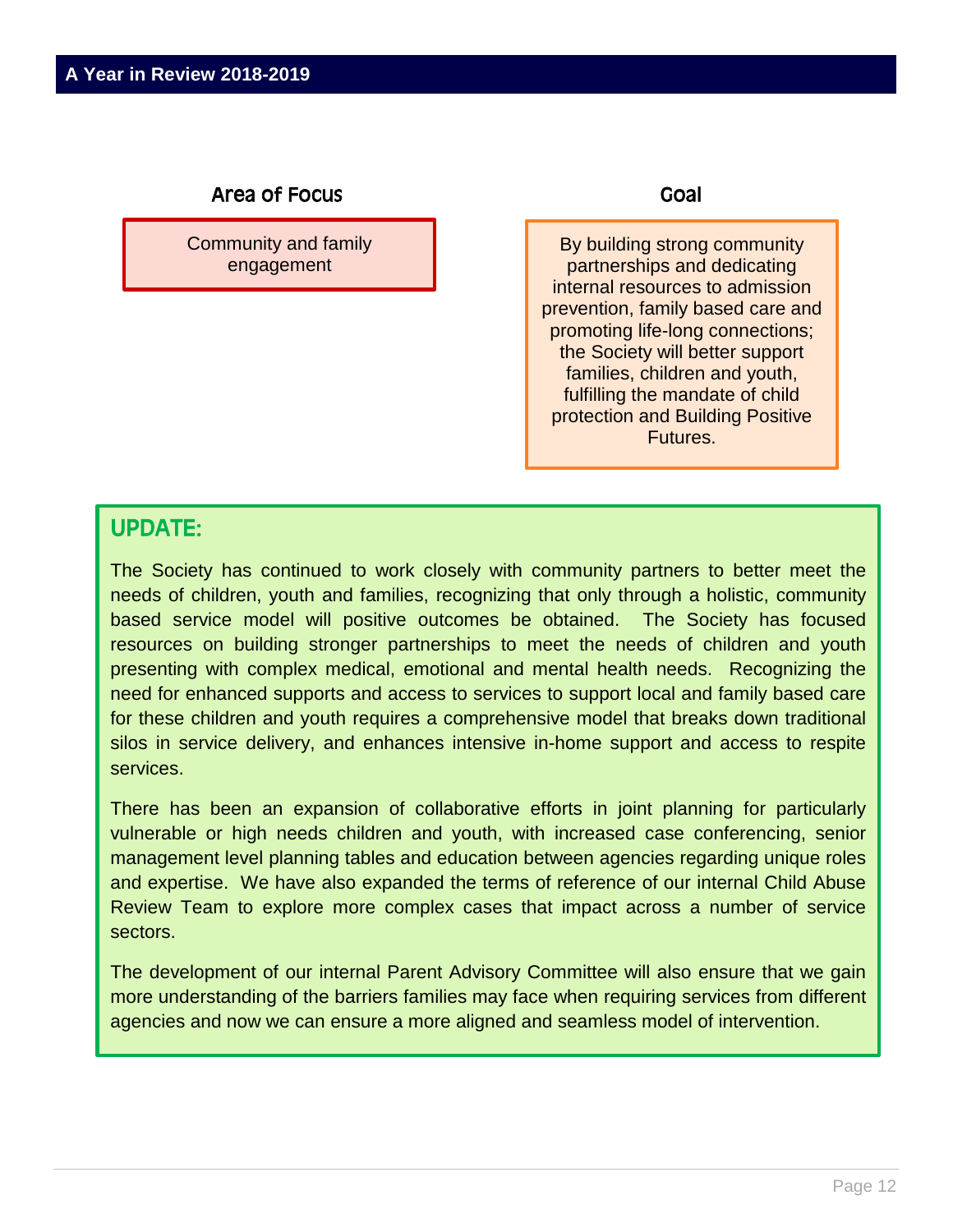Delivery of French language services

#### Goal

The French Language Services Committee (FLSC) is a standing committee of the CADSM and Board of Directors. The FLSC will maintain an effective organizational structure enabling the access of French language services and ensuring the implementation of the policies and procedures that facilitate the provision of services in French

## UPDATE:

The recently enacted Child and Youth Family Services Act has given power to the French Language Services Commissioner to investigate and address any complaints from community members regarding their right to French language services. The organization continues to have an active French Language Committee that ensures all aspects of our services and agency business are aligned with the requirements of a designated bilingual agency.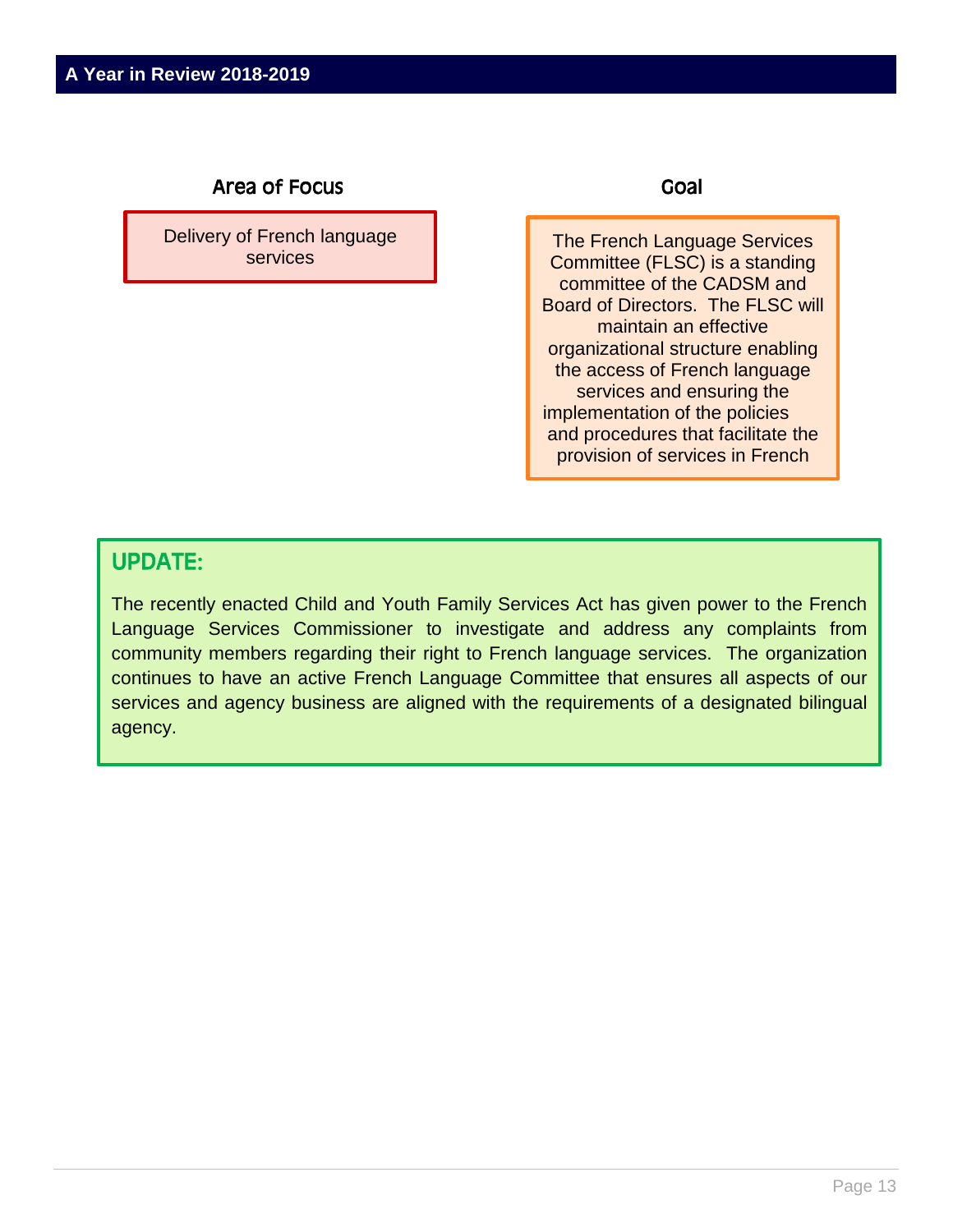# STRATEGIC THEME:

Organizational wellness

# STRATEGIC RESULT:

The Agency fosters a work culture in which individual and organizational wellness is highly valued.

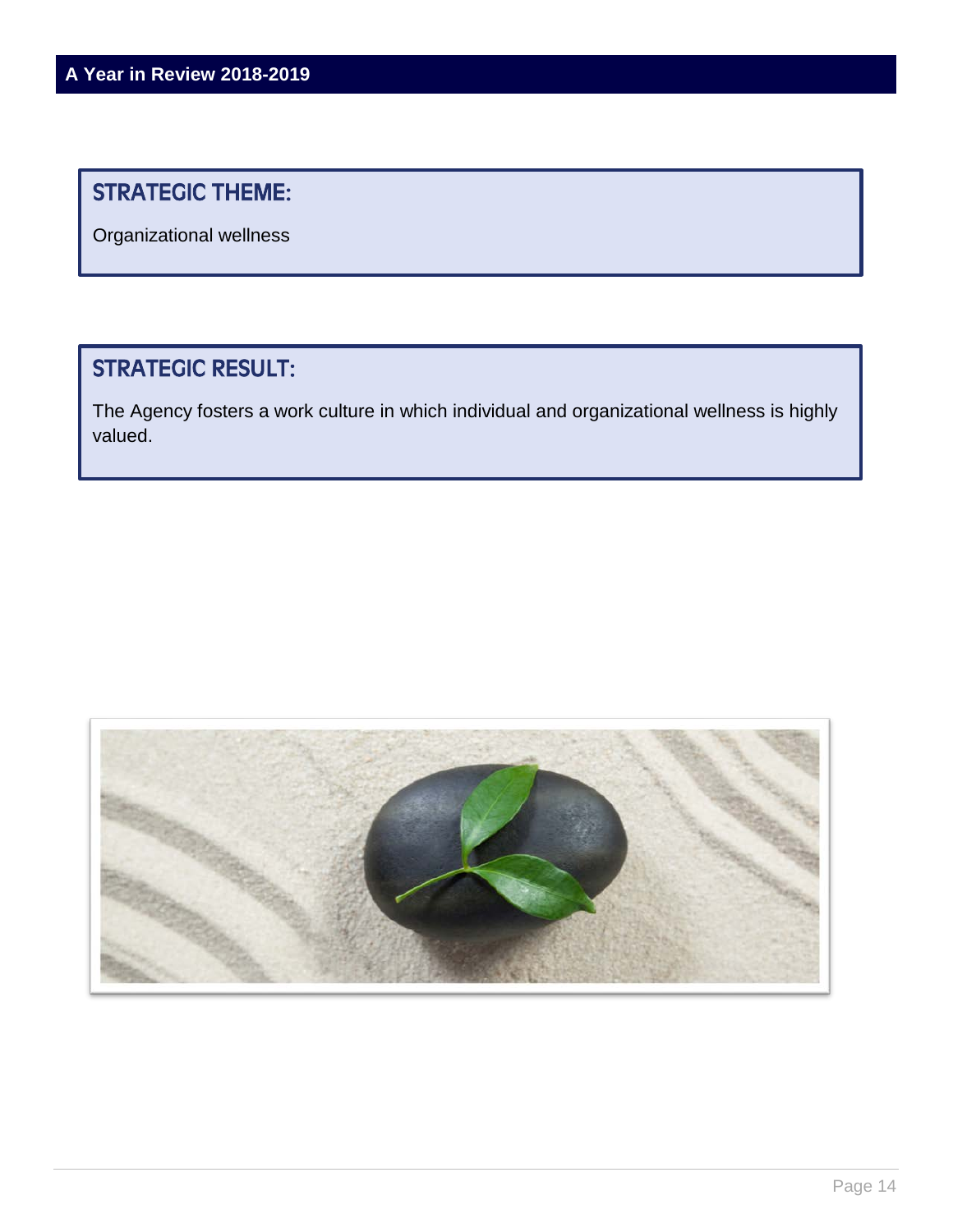Values driven change management initiatives Goal

An engaged and energized work force, connected to the values and mission of the Society, provide quality services to children, youth and families

## UPDATE:

The Agency continued to focus on cultural changes across the organization through development of shared values and by defining behaviours that would be reflective of these values. The next step in this evolution is ensuring these behaviours are evident to families, children and youth, as well as our community partners. It is expected that these behaviours would also guide interactions across the organization. There were opportunities for staff members to participate in focus groups to provide feedback to this area of work. As well, an all staff survey was utilized to further evaluate the impact that the change management work was having across the organization. This critical work lays the foundation for so many of the goals set this year as well into future planning. Full staff engagement in the values and behaviours the Society wants to be known for has resulted in greater accountability for and responsiveness to the safety, wellbeing and unique circumstances of children, youth and their families.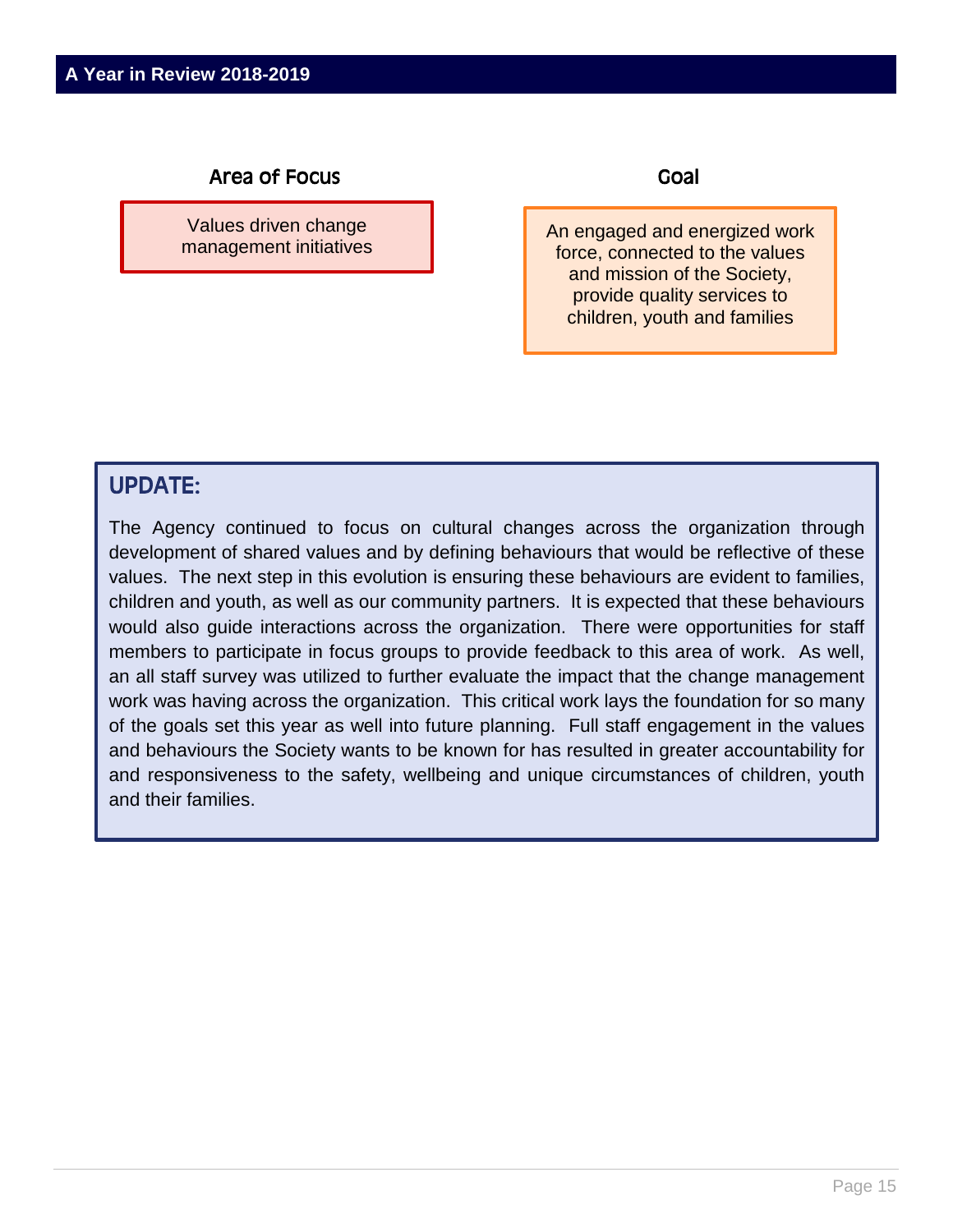Provincial pathways to authorization

Goal

A robust recruitment and training plan ensures the success of new employees in meeting the Agency's mandate and best serves the needs of children, youth and families

## UPDATE:

During the past fiscal year the Society had thirteen employees who benefitted from the Pathways to Authorization training curriculum. This standardized training format provides a comprehensive overview of the key functions of child protection work, ensuring that there is close supervisory oversight and review of a new hire's development. As well, each trainee is required to pass a provincial exam demonstrating their competencies in this field. This is a far more robust training program than has been available in the past across the whole sector. We believe that the majority of new hires are more confident and informed when they begin to carry out independent child protection work than the field has seen historically. This leads to better service experiences for children, youth and families.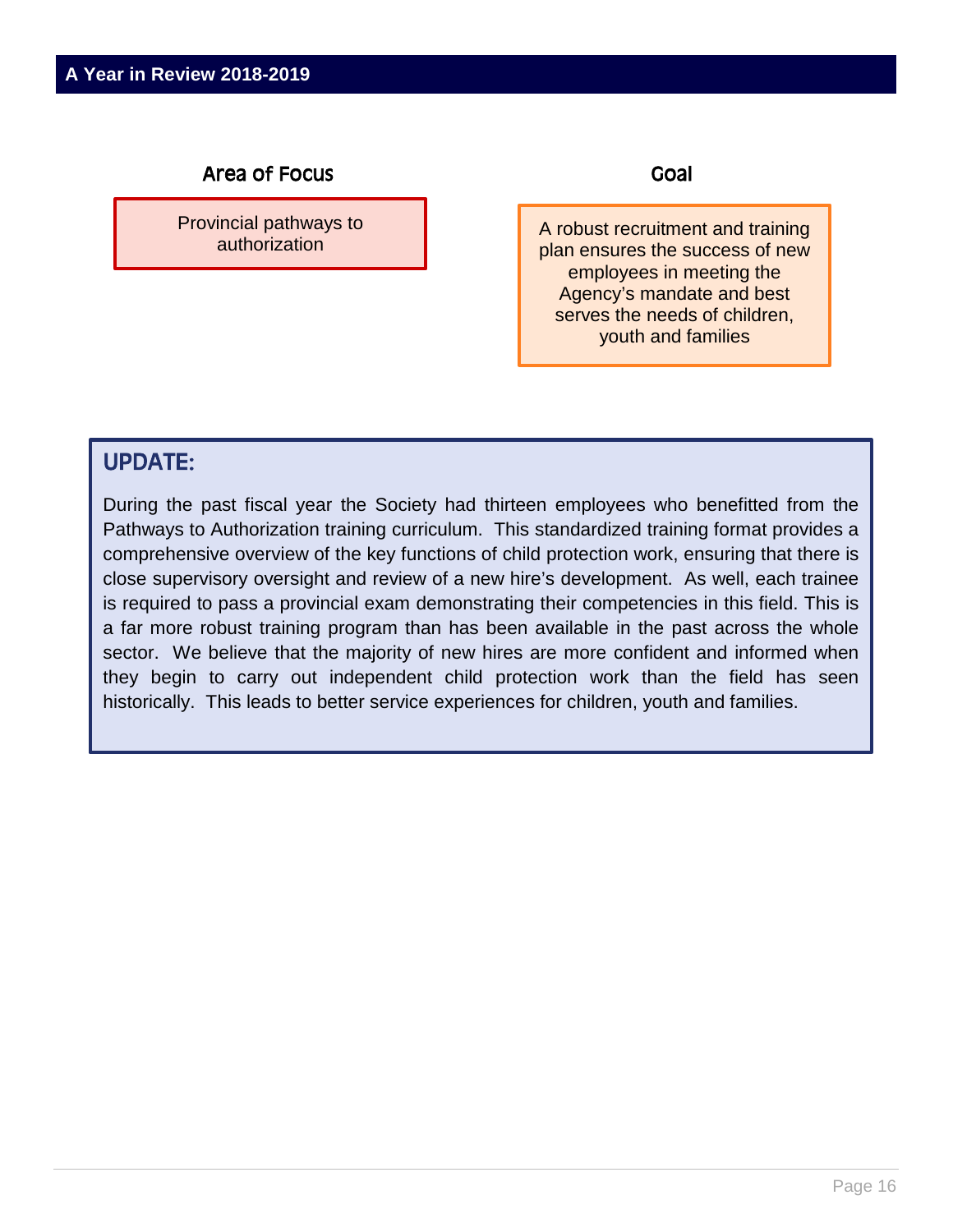Wellness initiatives

Goal

A focus on staff wellness, within a supportive and caring environment, leads to quality service delivery rooted in agency values and beliefs

## UPDATE:

During the Society's CPIN deployment period there was a significant focus on wellness initiatives, recognizing the need to fully support all staff members through such a broad change management process. Opportunities for celebrations at each key milestone were found. A monthly newsletter not only provided regular updates regarding the business processes involved with CPIN and the agency progress, but also offered tips on self-care, fun facts and other health and wellness ideas. This focus on wellness was central to maintaining an energized and committed workforce.

Through our Agency Values work we continue to recognize the value of staff led wellness initiatives to create a strong sense of team, celebrate agency successes and provide some needed respite from the stressful work of child protection. The commitment of those members of the internal Wellness Committee was strengthened this fiscal year as they developed new ideas for garnering more input into planning and increasing participation at all levels of the organization. Some of these initiatives included the return of the annual Halloween Pumpkin Carving contest; a holiday social; the annual flu clinic and celebration of Earth Day.